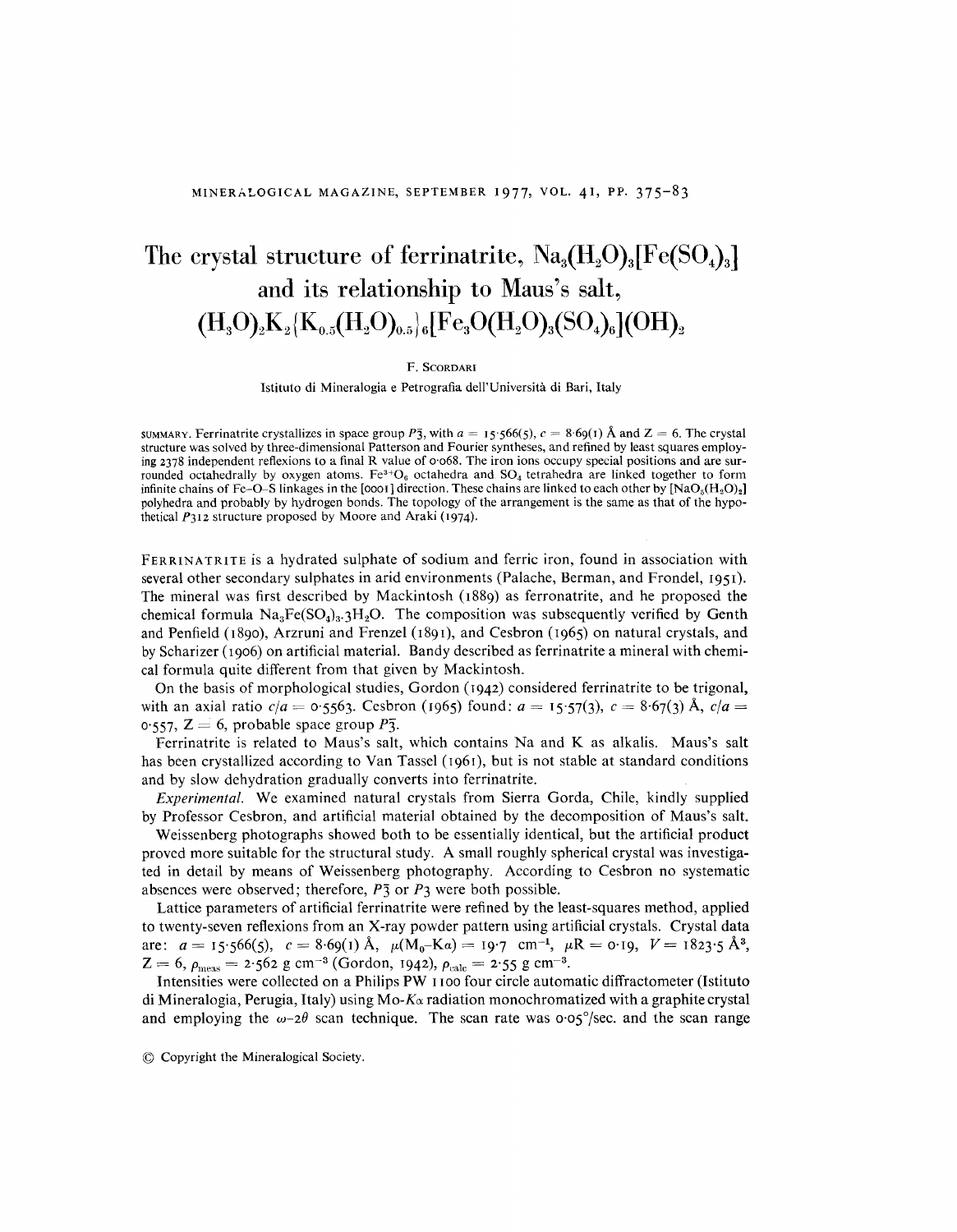## F. SCORDARI

was  $2^{\circ}$ . The reflections *h*, *k*,  $\pm l$  were collected within a  $\theta$  range of 30°; 3572 reflections were inspected, of which 2378 with  $I > \sigma(I)$  were used in the refinement.<sup>1</sup>

The intensities were corrected for Lorentz and polarization effects. Because of the uniform crystal dimensions (cross-section  $o \cdot I$  mm) and the low linear absorption coefficient, no absorption correction was applied.

*Solution of the structure and refinement.* The space group *P'j* was initially chosen and subsequently confirmed by the success of the structure analysis. Because there are six units of  $Na<sub>3</sub>Fe(SO<sub>4</sub>)<sub>3</sub>·3H<sub>2</sub>O$  per cell, it is not possible to decide if heavy atoms are located in special positions. A three-dimensional Patterson map clearly showed that the Fe atoms lie on threefold axes, and also revealed some Fe-S and Fe-O vectors. A structure-factor calculation based on peak coordinates derived from Patterson map yielded a residual R index of  $\sigma$ -38. A subsequent Fourier map based on phases thus derived revealed the location of nearly all the remaining non-hydrogen atoms. Full-matrix least-squares refinement was carried out on an IBM 370/158 computer using the program ORFLS (Busing, Martin, and Levy, 1962). The scattering curves were taken from Cromer and Weber (1965). After two cycles of refinement involving the scale factor, atomic coordinates, and anisotropic temperature factors with unit weights, the R-index dropped to 0.068 for 2378 reflections with  $I > \sigma(I)$ . At this stage a Fourier difference map was carried out but it revealed no information regarding the position of the hydrogen atoms. The final atomic coordinates and anisotropic thermal parameters with their equivalent B-values are given in Table I.

*Description of the structure.* The structure of ferrinatrite is displayed in figs. I and 2. The first is a projection along [0001] and features the atomic arrangement excluding hydrogen; the second shows chains of Fe<sup>3+</sup>O<sub>6</sub> octahedra and SO<sub>4</sub> tetrahedra running along c-axis and is projected on to the (I ro) plane.

Tables II and **III** provide the list of bond lengths and bond angles with their standard deviations. There are four crystallographically independent Fe-atoms on the threefold axis in the structure, two of which, Fe(3) and Fe(4), are also on inversion centres. All four Fe<sup>3+</sup> atoms exhibit quite regular octahedral coordination by oxygen atoms. Interatomic distances agree closely with those reported in the literature:  $Fe(1)-O = 1.99$ ,  $Fe(2)-O = 2.01$ ,  $Fe(3)-O$  $= 1.99$ , Fe(4)-O  $= 1.99$  Å. The narrow spread exhibited by Fe-O distances (see Table II) is explained partly by the structure, partly by the conclusion of Shannon and Prewitt (1969). In fact all non-equivalent Fe atoms possess similar environments and structure functions: each Fe octahedron is connected to six equivalent  $SO_4$  groups at all six corners. Moreover, owing to the high symmetry involving  $Fe^{3+}O_6$  octahedra, according to Shannon and Prewitt: 'the average cation-anion distance over all similar polyhedra in one structure is constant'. The three asymmetric  $SO_4$  groups are approximately tetrahedral with two shorter and two longer S-O distances, with mean values of  $1.46$  and  $1.51$  Å respectively. The lengthening of S-O distances has been observed in other structures when sulphurs are also shared by  $Fe<sup>3+</sup>$  atoms, but it is not a general rule.

Consequently among  $SO_4$  tetrahedral angles only one is slightly larger than the others:  $O(5) - S(1) - O(6) = 113.8(4), O(7, 2) - S(2) - O(8, 2) = 113.7(4)$  and  $O(11) - S(3) - O(12) = 112.7$ (4): this has also been found in goldichite (Graeber and Rosenzweig, 197r). In ferrinatrite the  $SO_4$  tetrahedra share two oxygen corners with  $Fe^{3+}O_6$  octahedra, the remaining two with  $NaO<sub>5</sub>(H<sub>2</sub>O)<sub>2</sub>$  polyhedra (five cases) and with hydrogen bonds (one case), more specifically, one group of the latter oxygens are linked to two Na<sup>+</sup> atoms, one to three Na<sup>+</sup> atoms (O( $_{11}$ ),) and one successive H-bonds only  $(O(12))$ .

 $I \propto (I) = [P + \sigma^2 \cdot 2(8I_1 + B_2) (T_P + T_R)^2 + (\sigma^2 \cdot 6I_1)^2]$ , where P is the total peak count in time  $T_B$ , I is the intensity and equal to  $[P-0.5(T_P/T_B)(B_1 + B_2)]$ .

.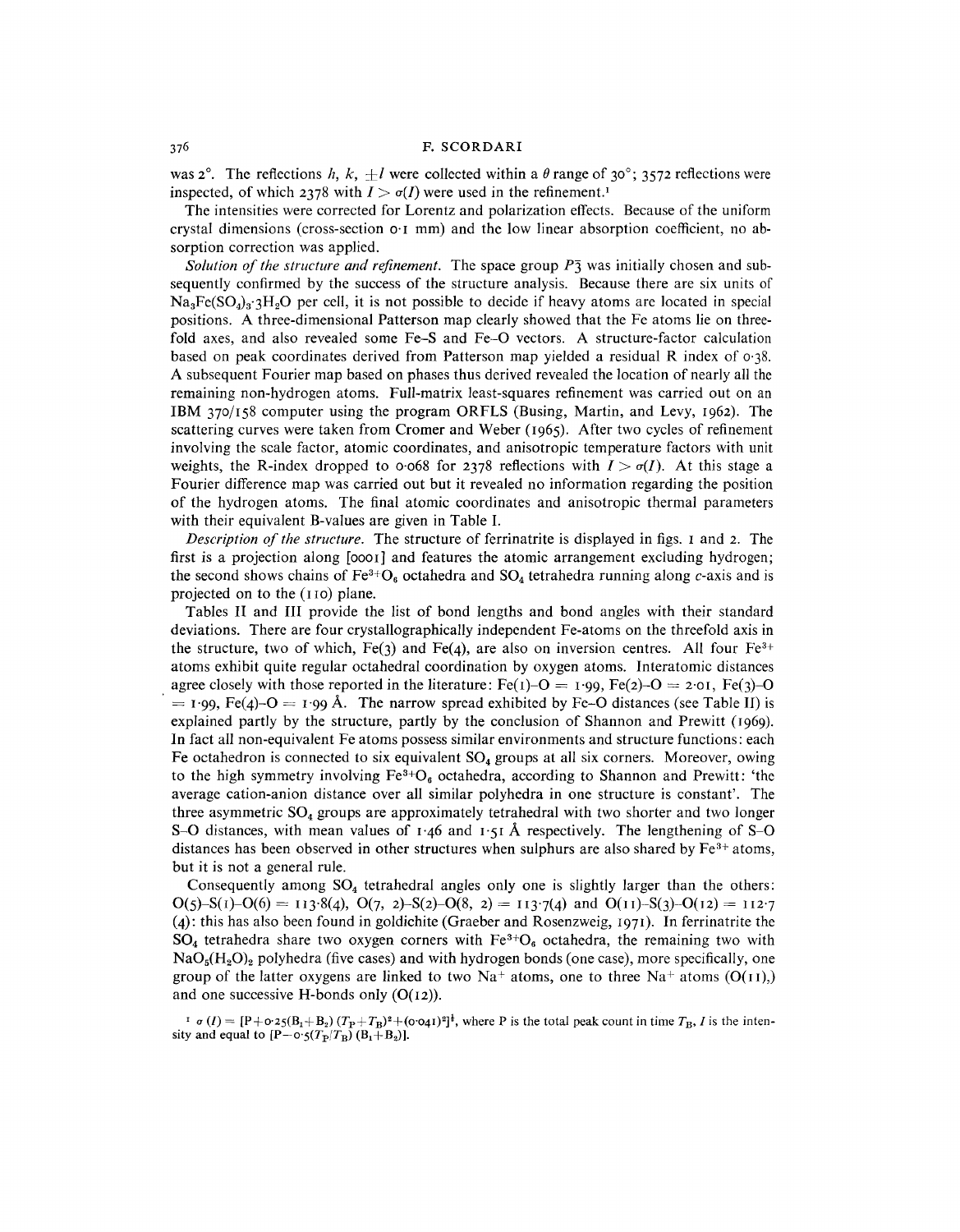The three sodium ions exhibit a sevenfold coordination comprised of five sulphate oxygens and two water molecules. Na-O bond distances are distributed over a large range with average values of  $2.53$  for Na(1),  $2.56$  for Na(2),  $2.55$  Å for Na(3). Longer distances, such as Na(1)-O(7, 2) = 2.87, Na(2)-O(5) = 2.90 and Na(3)-O(10) = 3.01, have been taken into account for bond-strengths computation. <sup>I</sup>

T ABLE I. *Final atomic coordinates, anisotropic temperaturefactors, and equivalent temperature factors for ferrinatrite*

| Atom  | $\boldsymbol{x}$    | $\mathcal{V}$ | $\overline{z}$ | $\beta_{11} x 10^3$ | $\beta_{22} x 10^3$                         | $\beta_{33} x 10^3$              | $\beta_{12} x 10^3$ | $\beta_{13}$ x 10 <sup>3</sup>                                    | $\beta_{23}x10^3$                | $B(eq)^*$           |
|-------|---------------------|---------------|----------------|---------------------|---------------------------------------------|----------------------------------|---------------------|-------------------------------------------------------------------|----------------------------------|---------------------|
| Fe(1) | 1/3                 | 2/3           | 0.18650(14)    | 1.08(4)             | 1.08(4) 1.93(12) 0.54(4)                    |                                  |                     | $\mathbf{0}$                                                      | $\mathbf{0}$                     | 0.69(2)             |
| Fe(2) | 1/3                 | 2/3           | 0.68720(14)    | 1.11(4)             |                                             | 1.11 (4) $1.76(13)$ 0.56 (4)     |                     | 0                                                                 | 0                                | 0.70(2)             |
| Fe(3) | $\theta$            | $\mathbf 0$   | 0              | 1.28(6)             | 1.28(6) 2.12(18) 0.64(6)                    |                                  |                     | 0                                                                 | $\mathbf 0$                      | 0.80(4)             |
| Fe(4) | $\mathbf 0$         | $\mathbf{0}$  | 1/2            | 1.33(6)             | 1.33(6) 2.24(19) 0.66(6)                    |                                  |                     | 0                                                                 | 0                                | 0.82(4)             |
| S(1)  | 0.33668(10)         | 0.51279(10)   | 0.42828(13)    | 1.46(7)             |                                             | $1.31(7)$ $2.49(13)$ $0.89(6)$   |                     | 0.22(7)                                                           |                                  | 0.05(7) 0.84(2)     |
| S(2)  | 0.18098(10)         | 0.50891(10)   | 0.94452(13)    | 1.12(6)             | 1.09(6) 2.54(12) 0.48(5)                    |                                  |                     | 0.04(7)                                                           |                                  | 0.15(7) 0.82(2)     |
| S(3)  | 0.14288(10)         | 0.16484(10)   | 0.74514(14)    | 1.08(6)             |                                             | $1.34(7)$ $2.54(12)$ 0.54 (5)    |                     | 0.04(7)                                                           | $-0.05$ (7) 0.86 (2)             |                     |
| Na(1) | 0.08331(21)         | 0.63668(23)   | 0.07025(31)    | 2.51(15)            |                                             | $4.05(18)$ $8.52(35)$ $1.93(14)$ |                     | $-0.52(18)$ $-0.88(20)$ 2.35 (6)                                  |                                  |                     |
| Na(2) | 0.10843(23)         | 0.41626(24)   | 0.29914(32)    | 3.16(17)            | $3.51(18)$ $8.41(36)$ $0.81(15)$            |                                  |                     | $-0.07(19)$                                                       |                                  | $0.48(20)$ 2.64 (7) |
| Na(3) | 0.21859(23)         | 0.25030(23)   | 0.40021(31)    |                     | $3.07(16)$ $2.99(16)$ $8.50(35)$ $1.15(14)$ |                                  |                     | $-0.35(19) -0.12(19)$ 2.39 (6)                                    |                                  |                     |
| O(1)  | 0.25324(31)         | 0.54408(31)   | 0.81398(42)    | 1.84(23)            |                                             | $1.42(21)$ $3.45(42)$ $0.56(18)$ |                     | 0.79(25)                                                          |                                  | $0.43(24)$ 1.16 (8) |
| O(2)  | 0.37326(31)         | 0.58452(31)   | 0.56028(39)    | 1.83(22)            |                                             | $1.74(22)$ $2.36(39)$ $1.19(19)$ |                     |                                                                   | $-0.41(23)$ $-0.92(23)$ 0.95 (7) |                     |
| O(3)  | 0.28405(32)         | 0.54582(31)   | 0.31703(42)    | 2.34(24)            |                                             |                                  |                     | $1.77(22)$ $3.54(41)$ $1.32(20)$ $-0.91(25)$ $-0.33(24)$ 1.20 (8) |                                  |                     |
| O(4)  | 0.21278(31)         | 0.59338(31)   | 0.05810(40)    | 1.99(22)            |                                             | $1.64(22)$ $2.93(41)$ $0.93(19)$ |                     | 0.07(24)                                                          | $-0.65(24)$ 1.14 (8)             |                     |
| O(5)  | 0.26396(35)         | 0.41471(33)   | 0.48140(49)    | 2.63(26)            |                                             | $1.45(23)$ 6.90(53) 0.66(21)     |                     | 0.85(29)                                                          |                                  | $1.01(28)$ 1.22(16) |
| O(6)  | 0.42205(33)         | 0.51639(34)   | 0.35092(46)    | 1.96(23)            | $2.62(25)$ 5.29(47)                         |                                  | 1.56(20)            |                                                                   | $0.51(26) -0.24(27) 1.51(9)$     |                     |
| O(7)  | 0.51623(36)         | 0.60019(36)   | 0.88666(47)    |                     | $2.66(26)$ $2.96(27)$ $5.73(50)$            |                                  | 2.25(23)            |                                                                   | $0.68(29) -0.19(29) 1.63(9)$     |                     |
| O(8)  | 0.57233(34)         | 0.75526(33)   | 0.02299(44)    | 2.40(26)            |                                             | $1.93(24)$ $3.81(44)$            | 0.26(21)            | $-1.22(27)$                                                       | $-0.26(26)$ 1.60 (9)             |                     |
| O(9)  | 0.02687(30)         | 0.11661(30)   | 0.12848(41)    | 1.39(21)            | $1.77(22)$ 3.55(41)                         |                                  | 0.67(18)            |                                                                   | $0.46(22)$ -0.48(23) 1.16 (8)    |                     |
| O(10) | 0.05994(31)         | 0.12309(30)   | 0.62772(40)    | 1.24(20)            |                                             | $1.55(21)$ $3.42(39)$ $0.63(17)$ |                     |                                                                   | $-0.17(23)$ $-0.28(23)$ 0.99 (8) |                     |
| O(11) | 0.23447(32)         | 0.18034(35)   | 0.66936(45)    | 1.67(22)            | 2.72(26)                                    | 4.74(46)                         | 1,16(20)            | 0.50(26)                                                          |                                  | $0.11(27)$ 1.50 (9) |
| O(12) | 0.15180(35)         | 0.25578(34)   | 0.80549(50)    | 2.60(25)            |                                             | $1.94(24)$ 7.40(54) 1.04(21)     |                     |                                                                   | $-0.46(30) -1.64(29)$ 1.85(10)   |                     |
| Aq(1) | 0.24914(38)         | 0.28210(37)   | 0.12922(52)    | 2.86(27)            | 2.11(27)                                    |                                  | $7.63(58)$ 0.75(23) | $-0.29(32)$                                                       |                                  | $0.54(31)$ 2.16(11) |
| Aq(2) | 0.64289(40)         | 0.59199(38)   | 0.19949(54)    | 3.33(30)            |                                             | $2.54(28)$ 8.18(61) 1.29(25)     |                     |                                                                   | $-0.61(34)$ $-0.44(33)$ 2.26(12) |                     |
|       | Aq(3) $0.39206(40)$ | 0.31598(43)   | 0.42872(54)    |                     | $3.14(30)$ $4.24(34)$ $7.70(59)$ $2.35(27)$ |                                  |                     | 0.69(34)                                                          |                                  | $1.70(36)$ 1.89(16) |

\* B(eq) is the equivalent isotropic thermal vibration paramete

The NaO<sub>5</sub>(H<sub>2</sub>O)<sub>2</sub> polyhedra are linked by their corners to SO<sub>4</sub> tetrahedra and to Fe<sup>3+</sup>O<sub>6</sub> octahedra, and by their edges to each other via two water molecules. In addition  $Aq(1)$ ,  $Aq(2)$ , and  $Aq(3)$  function as proton donors.

Applying Moore's and Araki's (1974) symbolism, the stoichiometry  $MT_3\psi_{12}$  of ferrinatrite involving Fe<sup>3+</sup> atoms octahedrally coordinated by oxygens  $(M)$  and  $S<sup>6+</sup>$  tetrahedrally coordinated by oxygens *(T)* has the following topological property: if we assume half of tetrahedral oxygens are bonded to one *M* and one *T*,  $MT_3\psi_{12}$  is an indefinitely extending chain of octahedra and tetrahedra.

The topology of ferrinatrite was predicted by Moore and Araki for the hypothetical *P3I2* structure with stoichiometry  $M_2[TO_4]_3$ . Ferrinatrite belongs to the third type of minimal

<sup>1</sup> See the Appendix, to appear in the Miniprint section of this volume  $(p. M6)$ .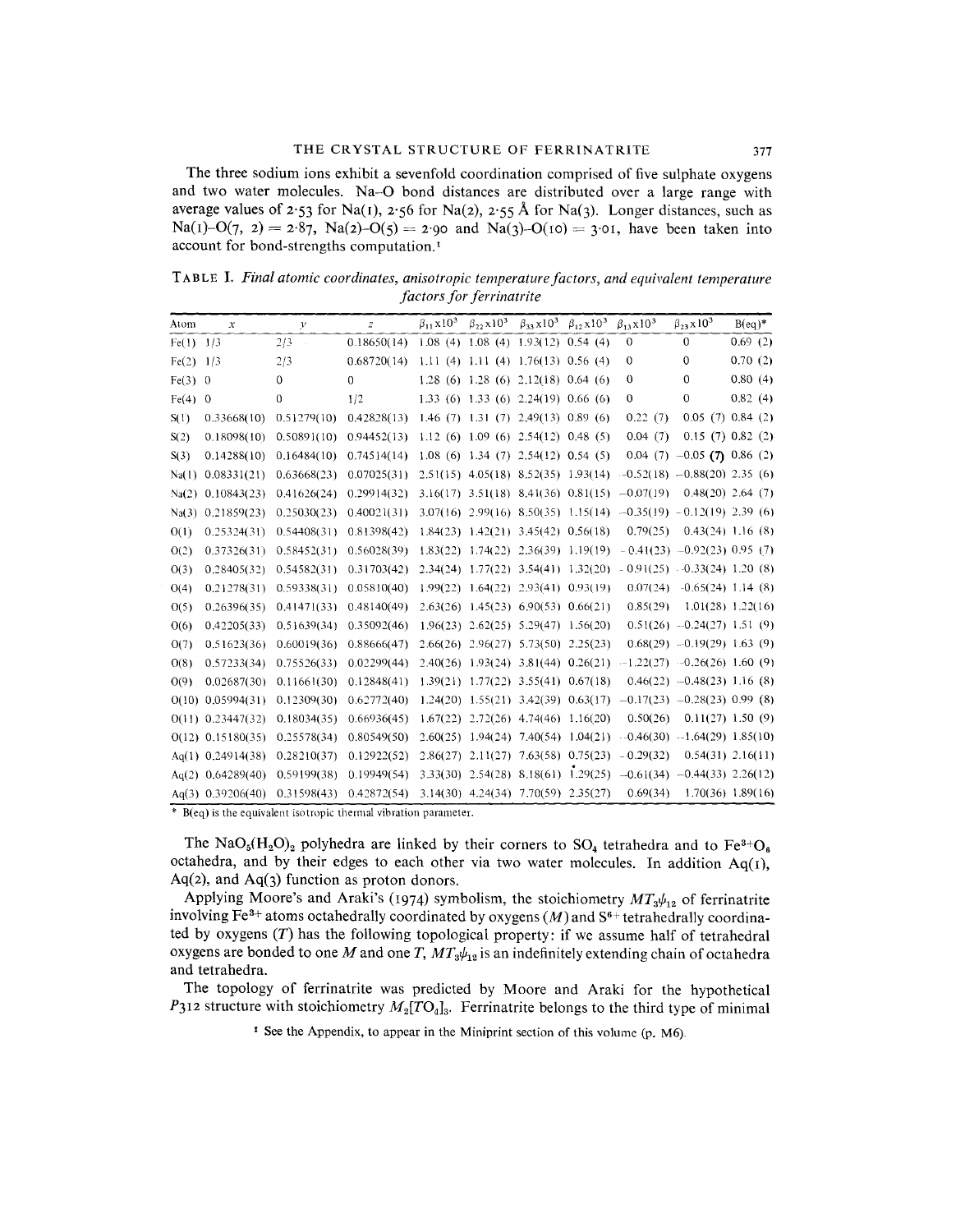

FIG. 1. Projection of the structure of ferrinatrite down [0001].  $\triangle$  and 0 indicate pseudo-triad screw and pseudo-diad axes respectively. Erratum: For W read Aq

 $378$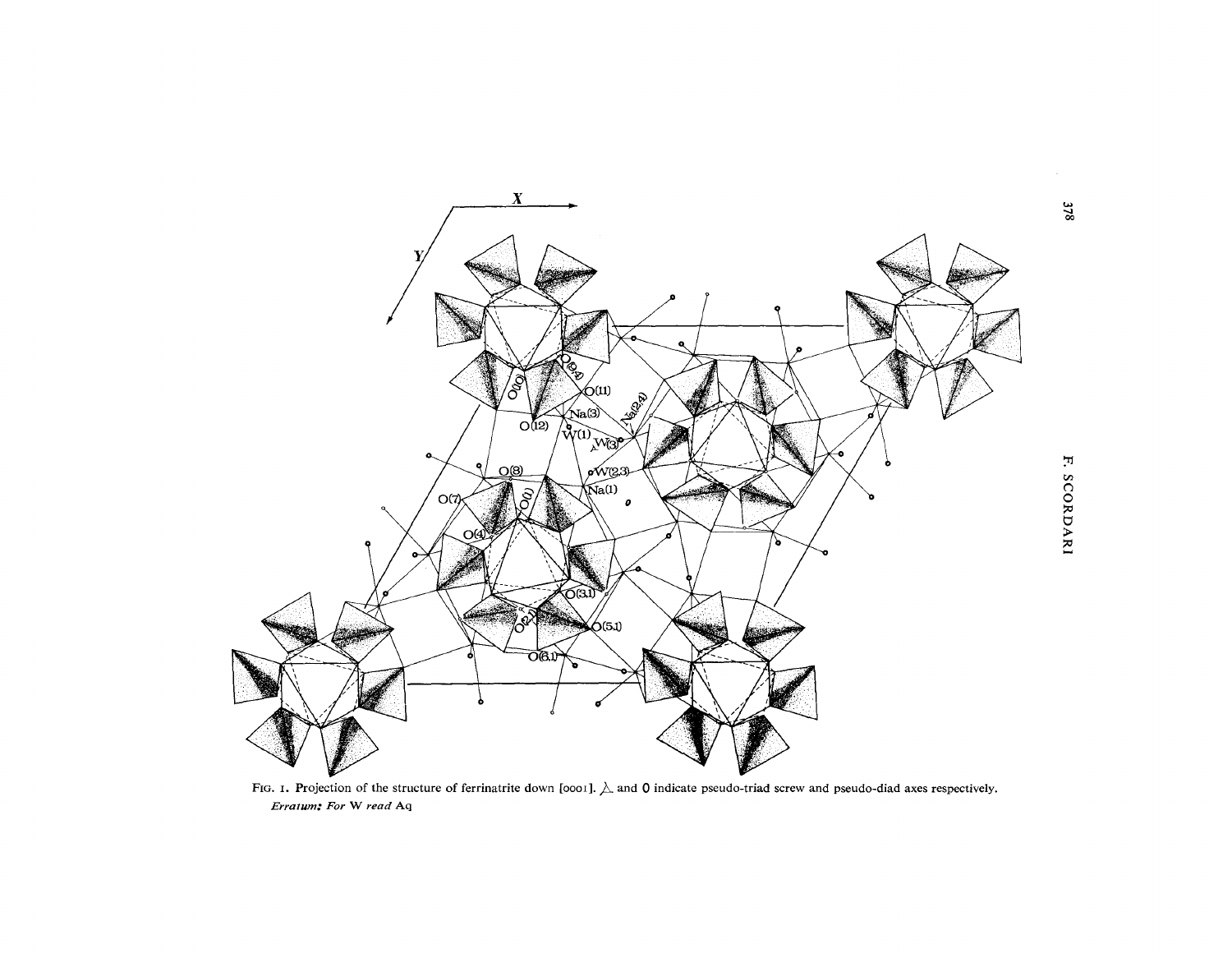loops illustrated by Moore and Araki, which is an infinite chain of corner-linked trigonal bipyramids with Fe as apices and S as meridional vertex. These chains may be derived from the two trigonal bypiramids of Fe-O-S linkages present in coquimbite and paracoquimbite (Giacovazzo, Menchetti, and Scordari, 1970; Fang and Robinson, 1970; Robinson and Fang, 1971).

Moore and Araki found their postulated structure of rhombohedral  $Fe_2[SO_4]_3$ , to be the 'imploded' version of the structures just mentioned; the topology of this structure is identical to that one of coquimbite and paracoquimbite, but is different from that of ferrinatrite, which is a polarization of topological configuration related to rhombohedral  $Fe<sub>2</sub>[SO<sub>4</sub>]$ <sub>3</sub>, coquimbite, and paracoquimbite.

Thermal data have been published by Mackintosh (1889), Scharizer (1906), and Cesbron (1964). Ferrinatrite, contrary to Maus's salt from which it is derived, is a mineral stable at standard temperature and pressure. A DTA curve by the last author shows only one endothermic peak involving the water loss, which agrees with the result of the TGA curve: the curves stress the fact that ferrinatrite completely dehydrates in the range between  $115$  and  $170$  °C. These results are confirmed by the crystal structure, since  $Aq(1)$ ,  $Aq(2)$ , and  $Aq(3)$  are coordinated to two Na+ ions and each donates two hydrogen bonds. Loss of water, therefore, leads to a continuous destruction of the crystal structure.

The crystal structure accounts for some physical properties of ferrinatrite. The elongated habit on  $[0001]$  can be explained by uninterrupted chains of strong bonds in the same direction. The PBC's, Periodic Bonds Chains of Hartman and Perdok (1955), contain columns of  $Fe<sup>3+</sup>O<sub>6</sub>$ octahedra and  $SO<sub>4</sub>$  tetrahedra, in which are all the strong bonds. In fact the bonds between these chains are formed by Na-O and probably by hydrogen bonds, which are much weaker than Fe-O and S-O bonds.

With similar arguments the {10<sup>1</sup>0} and {1120} cleavages observed by Bandy (1938) and Gordon (1942) are explained by considering the types of the linkages in these planes, which consist of relatively weak Na-O and probably hydrogen bonds between the octahedra-andtetrahedra chains. However, the same kind of weak bonds are present in the  $(12\bar{3}0)$  plane; this also accounts for a possible  $\{12\overline{3}0\}$  cleavage.

*Relationships between jerrinatrite and Maus's salt.* From a chemical viewpoint artificial ferrinatrite can be obtained by slow dehydration of Maus's salt with K partially substituted by Na at standard conditions. Recently the crystal structure of two related compounds have been solved: Maus's salt with only K as alkali ions (Giacovazzo, Scordari, and Menchetti, 1975) and metavoltine  $K_2Na_6Fe^{2+}(SO_4)_{12}O_2$  18H<sub>2</sub>O (simplified formula) (Giacovazzo *et al.*, 1976). We may compare the crystal structure of Maus's salt and that of ferrinatrite in order to find the structural relationships between these salts. The cells are both hexagonal with a  $P6<sub>3</sub>/m$  and  $P\bar{3}$  symmetry respectively. In fig. 3 the two-dimensional lattices with their symmetry elements are shown for Maus's salt (broken lines) and for ferrinatrite (unbroken lines). From this figure one can see that the network of ferrinatrite is built up from the corresponding twodimensional lattice translations of Maus's salt and the network has an area three times greater than that of Maus's salt. The calculated length of the hexagonal network edge of ferrinatrite based on the length of the Maus's salt edge (9.72 Å) is 16.82 Å, close to the experimental value  $(15.57 \text{ Å})$ . The difference between calculated and measured values is explicable on the basis of the rearrangement involving the new structure and on the basis of the presence of  $Na<sup>+</sup>$  ions in ferrinatrite instead of  $K^+$  ions present in Maus's salt. As regards the symmetry, some observations may be useful. In the unit cell of ferrinatrite, there are some pseudo-symmetry elements inherited from the symmetry cell of Maus's salt. As fig. I shows, in agreement with the old positions related to  $\bar{6}$  and  $2<sub>1</sub>$  (see fig. 3) there are pseudo-screw triads and pseudo-rotation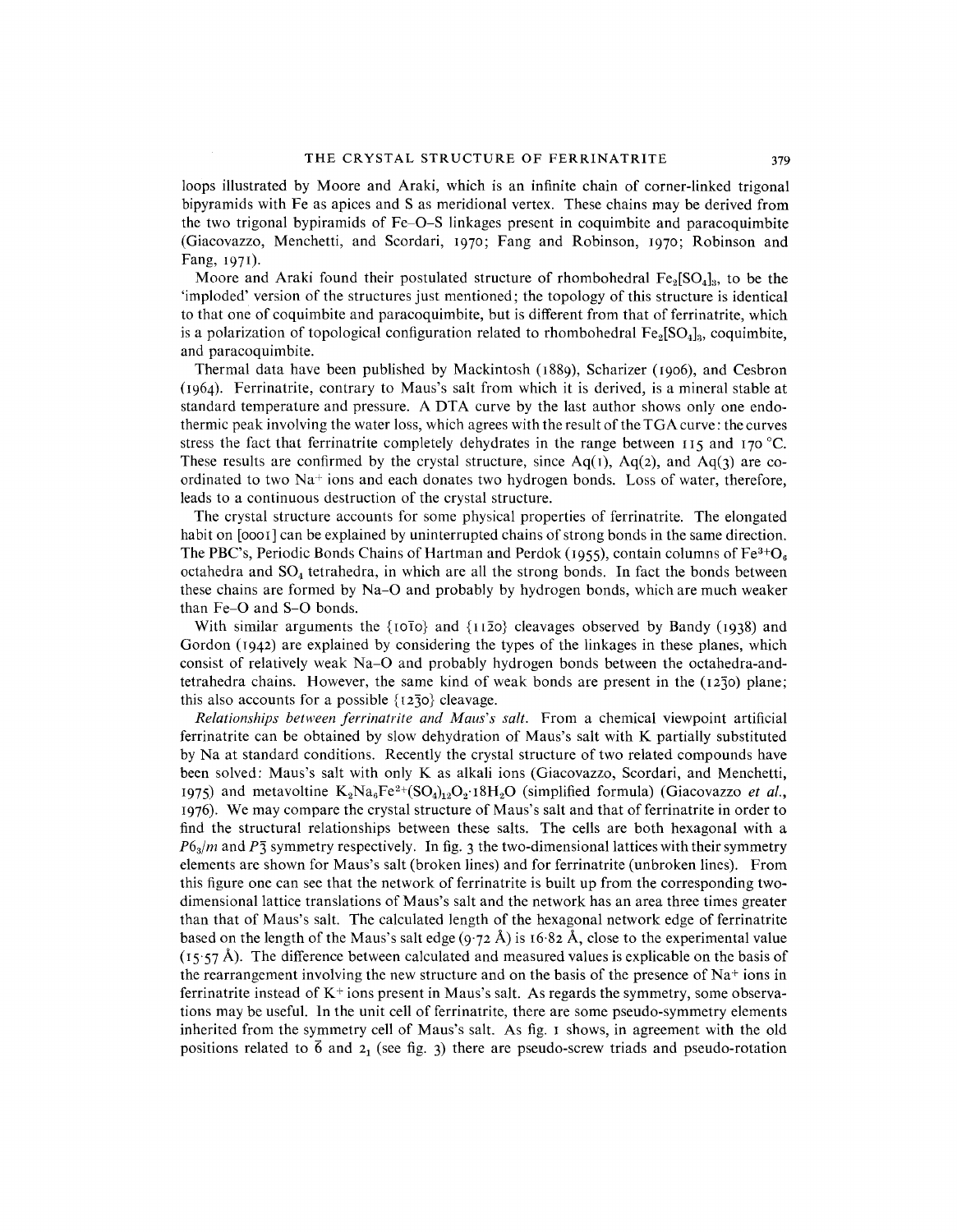

FIG. 2. Octahedral and tetrahedral chains in ferrinatrite projected on the (110) plane. To avoid overlap, some oxygen atoms are slightly shifted from the refined positions.

 $\mathcal{A}^{\pm}$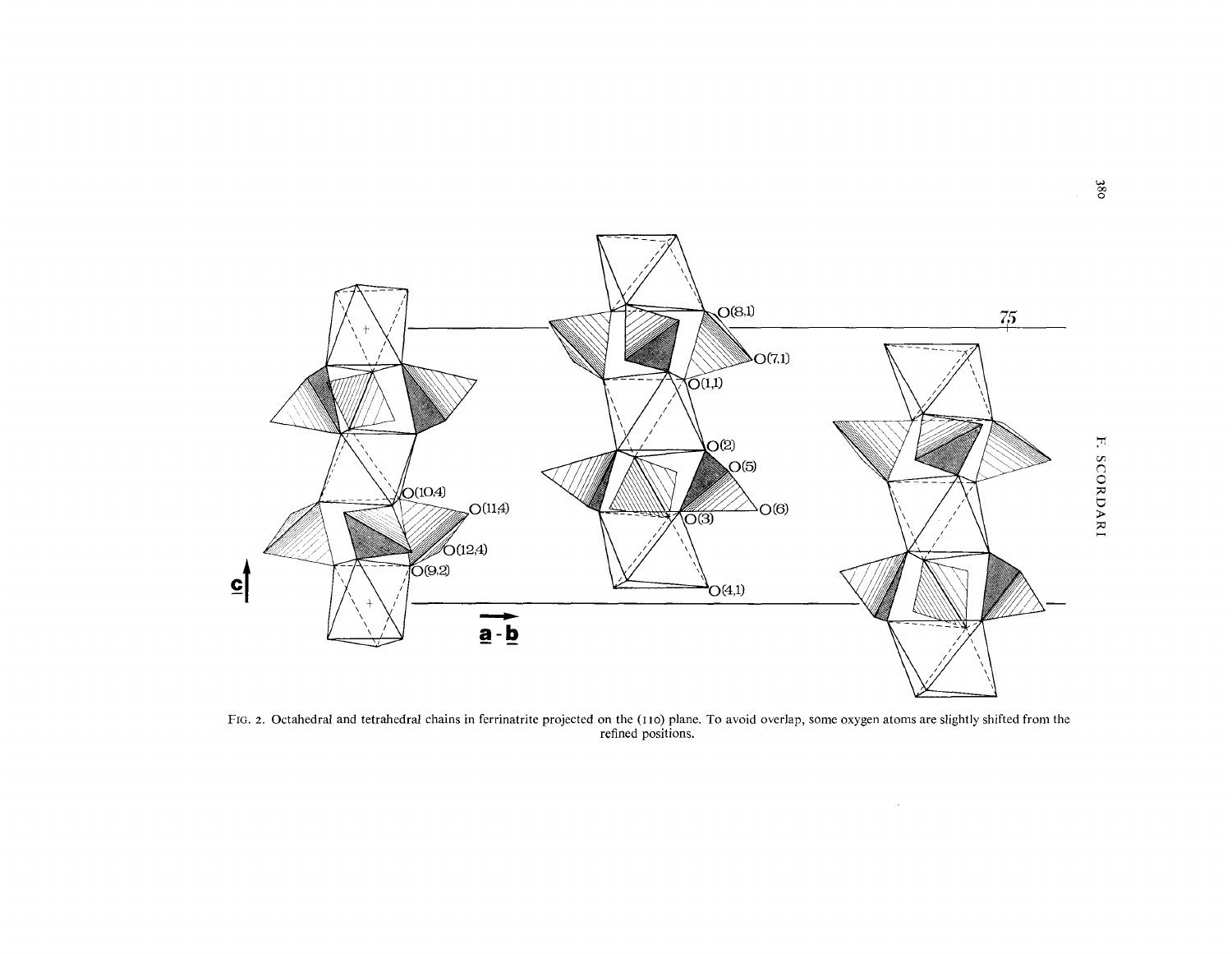diad axes. As regards the rearrangement of  $Fe^{3+}O_6$  octahedra and  $SO_4$  tetrahedra, we can note that in Maus's salt there are clusters of composition  $[Fe<sub>3</sub>O(H<sub>2</sub>O)<sub>3</sub>(SO<sub>4</sub>)<sub>6</sub>]$  represented in fig. 4 (left side). Three Fe<sup>3+</sup>O<sub>6</sub> octahedra sharing an oxygen atom, lying on a  $\bar{6}$  axis, are connected by their corners sharing six  $SO_4$  tetrahedra. These clusters, as fig. 5 shows, are

| Fe(1) | $-O(3)x3$   | $1.996(5)$ Å | Na(2) | $-0(3)$     | 2.454(7) | $S(1) - O(2)$  | 1.501(5)  |
|-------|-------------|--------------|-------|-------------|----------|----------------|-----------|
|       | $-O(4)x3$   | 1.984(5)     |       | $-0(5)$     | 2.903(8) | $-0(3)$        | 1.513(6)  |
| Fe(2) | $-O(1)x3$   | 2.008(5)     |       | $-0(6,2)$   | 2.666(7) | $-0(5)$        | 1.447(7)  |
|       | $-0(2)x3$   | 2.007(5)     |       | $-O(8,2)$   | 2.633(7) | $-0(6)$        | .1.468(6) |
| Fe(3) | $-0(9)x6$   | 1.990(5)     |       | $-0(11,5)$  | 2.533(7) | $S(2) -O(1)$   | 1.495(5)  |
| Fe(4) | $-0(10)x6$  | 1.995(5)     |       | $-Aq*(2,2)$ | 2.336(8) | $-0^{*}(4)$    | 1.513(5)  |
|       |             |              |       | $-Aq(3,5)$  | 2.406(8) | $-0(7,2)$      | 1.449(6)  |
| Na(1) | $-0(4)$     | 2.423(7)     | Na(3) | $-0(5)$     | 2.398(8) | $-0*(8,2)$     | 1.450(5)  |
|       | $-0(6,2)$   | 2.637(7)     |       | $-0(10)$    | 3.006(7) | $S(3) -O(9,5)$ | 1.503(5)  |
|       | $-0*(7,2)$  | 2.866(7)     |       | $-0(10,4)$  | 2.538(7) | $-0(10)$       | 1.512(5)  |
|       | $-0*(7,5)$  | 2.355(7)     |       | $-0(11)$    | 2.641(7) | $-0(11)$       | 1.479(6)  |
|       | $-O(8,1)$   | 2.704(7)     |       | $-Aq(1)$    | 2.404(8) | $-0(12)$       | 1.446(7)  |
|       | $-Aq(1,2)$  | 2.332(8)     |       | $-Aq(3)$    | 2.375(8) |                |           |
|       | $-Aq*(2,5)$ | 2.409(8)     |       | $-0(11,5)$  | 2.521(7) |                |           |

T ABLE **II.** *Interatomic distances, with standard deviations in parentheses*

|  |  |  |  |  |  |  |  |  |  | TABLE III. O-S-O and O-Fe-O angles, with standard deviations in parenthese. |
|--|--|--|--|--|--|--|--|--|--|-----------------------------------------------------------------------------|
|--|--|--|--|--|--|--|--|--|--|-----------------------------------------------------------------------------|

| $O(3) \cdot Fe(1) \cdot O(4)$ | $88.2(2)^\circ$ | $O(10) - Fe(4) - O(10,1)$ |          | 92.0(2) <sup>°</sup> O(1)-S(2)-O*(8,2) | $109.5(3)^{\circ}$ |
|-------------------------------|-----------------|---------------------------|----------|----------------------------------------|--------------------|
| $O(3)$ - Fe $(1)$ - $O(3,1)$  | 90.5(2)         |                           |          | $O^*(4)-S(2)-O(7,2)$                   | 107.6(3)           |
| $O(3)$ Fe(1) $-O(4,1)$        | 89.5(2)         | $O(2) - S(1) - O(3)$      | 107.7(3) | $O^*(4) - S(2) - O^*(8,2)$ 108.1(3)    |                    |
| $O(3) - Fe(1) - O(4,2)$       | 179.1(3)        | $O(2) - S(1) - O(5)$      | 110.3(3) | $O(7,2) - S(2) - O^*(8,2)$ 113.7(4)    |                    |
| $O(4) - Fe(1)$ $O(4,1)$       | 91.4(2)         | $O(2) - S(1) - O(6)$      | 108.9(3) | $O(10)-S(3)-O(11)$                     | 108.4(3)           |
| $O(1)$ - Fe $(2)$ - $O(2)$    | 86.5(2)         | $O(3) - S(1) - O(5)$      | 106.8(3) | $O(10) - S(3) - O(12)$                 | 108.2(3)           |
| $O(1)$ - Fe $(2)$ -O $(1,1)$  | 92.7(2)         | $O(3) - S(1) - O(6)$      | 109.2(3) | $O(10) - S(3) - O(9,4)$                | 108.5(3)           |
| $O(1)$ -Fe(2)– $O(2,1)$       | 178.9(3)        | $O(5) - S(1) - O(6)$      | 113.8(4) | $O(11) - S(3) - O(12)$                 | 112.7(4)           |
| $O(1) - Fe(2) - O(2,2)$       | 88.1(2)         | $O(1) - S(2) - O^{*}(4)$  | 108.5(3) | $O(11) - S(3) - O(9,4)$                | 108.4(3)           |
| $O(2) - Fe(2) - O(2.1)$       | 92.6(2)         | $O(1) - S(2) - O(7,2)$    | 109.3(3) | $O(12) - S(3) - O(9,4)$                | 110.6(3)           |
| $O(9) - Fe(3) - O(9,1)$       | 91.6(2)         |                           |          |                                        |                    |

*Erratum:* co!. 2, line 2, *for* 90.5(2) *read 90.9(2).*

situated at the origin of the cell at mean *z* of 1/4, 3/4. The process of dehydration involving the water loss of the three Fe-octahedra leads to a consequent resettlement of the Maus's salt clusters in structural units of ferrinatrite with composition  $[Fe<sub>3</sub><sup>3+</sup>(SO<sub>4</sub>)<sub>6</sub>]$ , see fig. 4. The latter, lying on threefold axes, are connected to each other by three additional SO<sub>4</sub> tetrahedra to build up infinite chains of tetrahedra and octahedra. The relationship between Maus's salt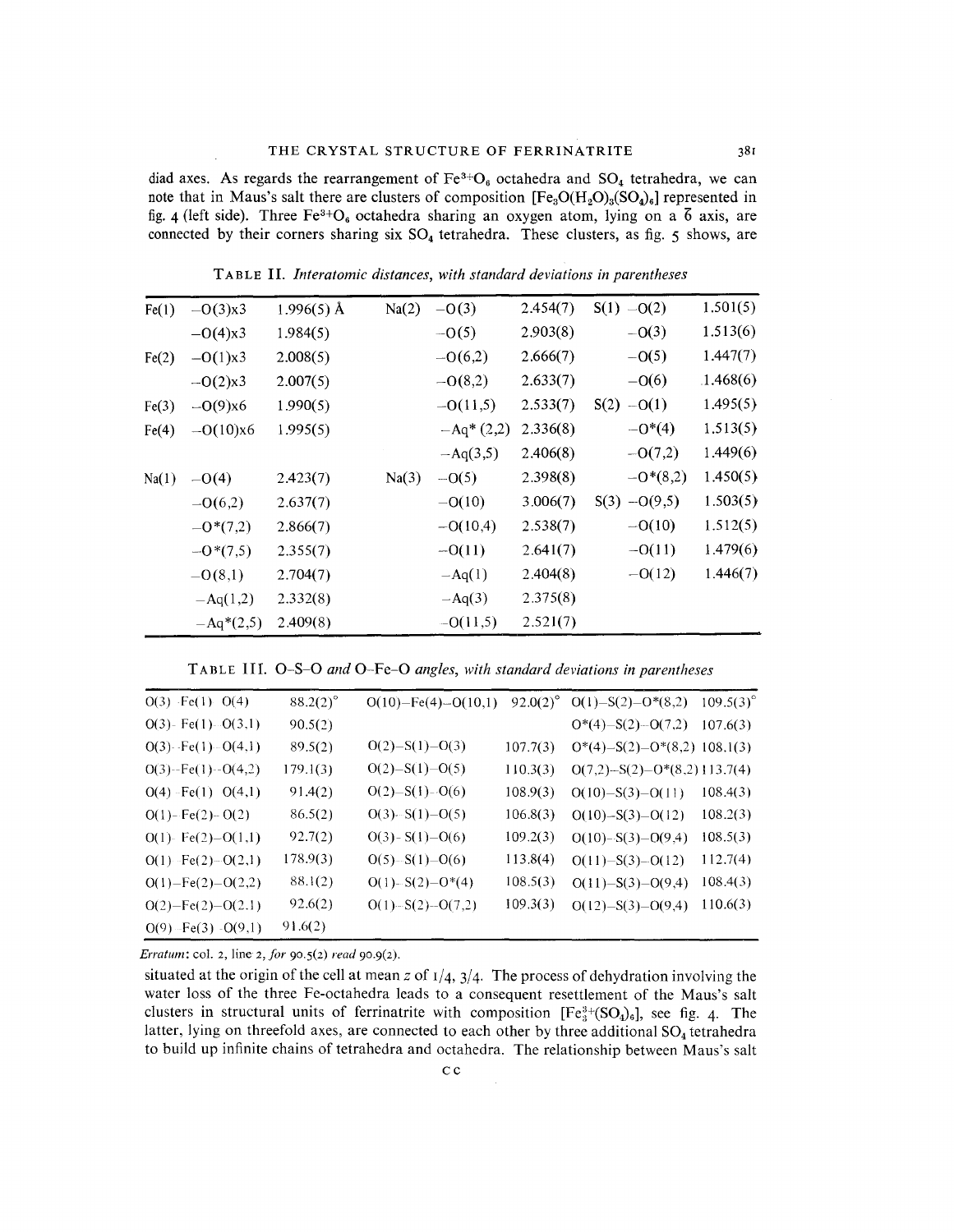**F. SCORDARI**







FIG. 4. Cluster of composition  $[Fe_3O(H_2O)_3(SO_4)]$  present in Maus's salt (left), which converts to the structural unit of ferrinatrite (right), the latter linked to form chains with  $\frac{1}{\infty}$  [*MT<sub>3</sub>* $\psi_{12}$ ] topology.



FIGS. 5 and 6: FIG. 5 (left). Clusters of composition  $[Fe_3O(H_2O)_3(SO_4)_6]$  in Maus's salt projected down [0001]. Referring to this figure and figs. I to 3, note that the chains of ferrinatrite are located on the cluster positions of Maus's salt. Fig. 6 (right). Relationships between c parameters and structural units of Maus's salt (left) and ferrinatrite (right). Note that the c length of ferrinatrite is about half that of Maus's salt; 0 and T indicate octahedra and tetrahedra respectively.